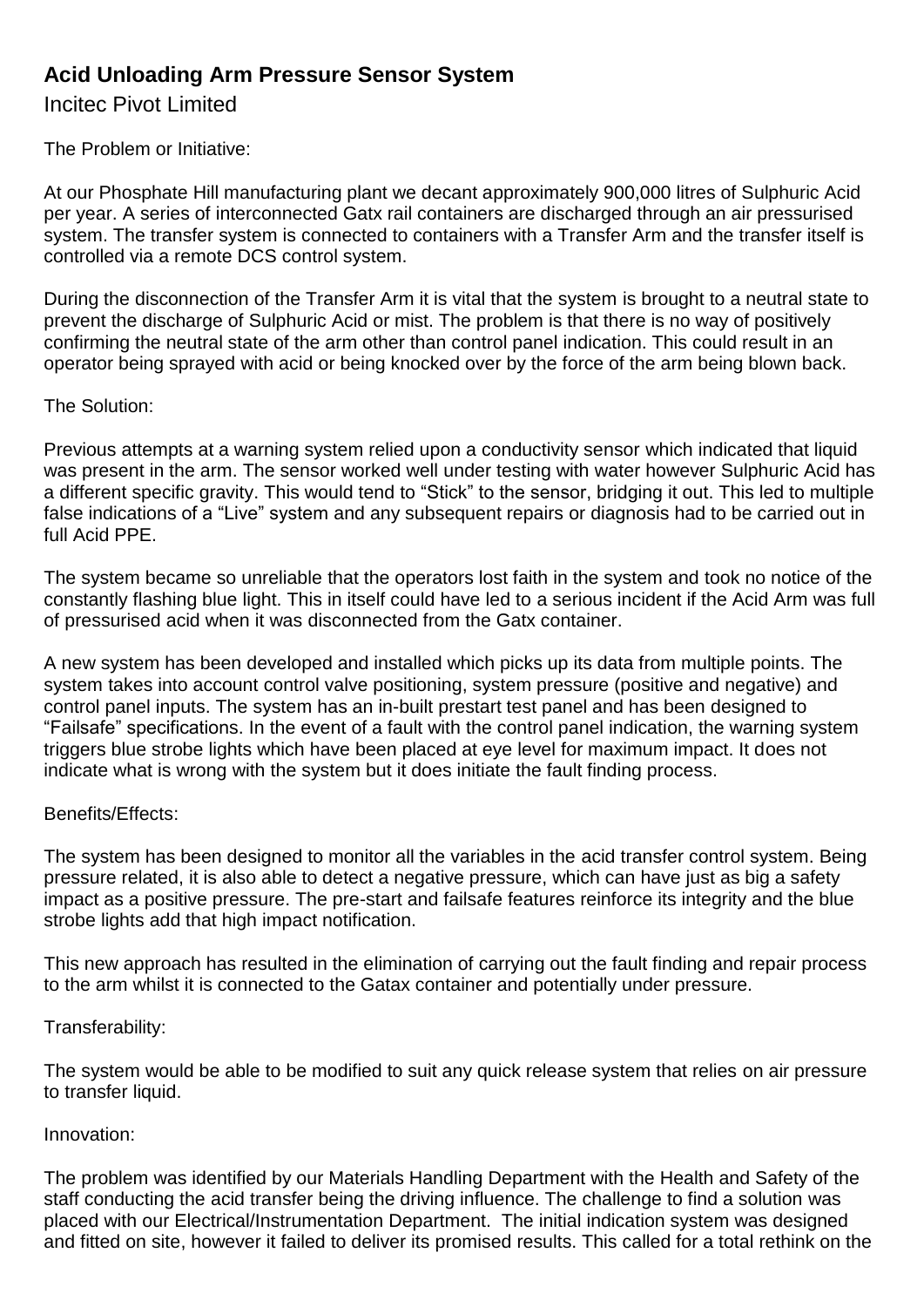problem and the solution. The design underwent many changes on paper, before the new system was developed.

This new Sensor System has several pick up points for data. This allows for confirmation of multiple inputs. The system takes into consideration control valve positioning, system pressure (positive and negative) and control panel inputs. The true innovation lies in the ability to pre-test the Sensor System before it is connected. If a fault is detected, it can be repaired without the need to protect the operator from possible exposure to pressurised Sulphuric Acid. This has restored the confidence in the system.

The Acid Unloading Arm Pressure Sensor System was designed, built and tested on site.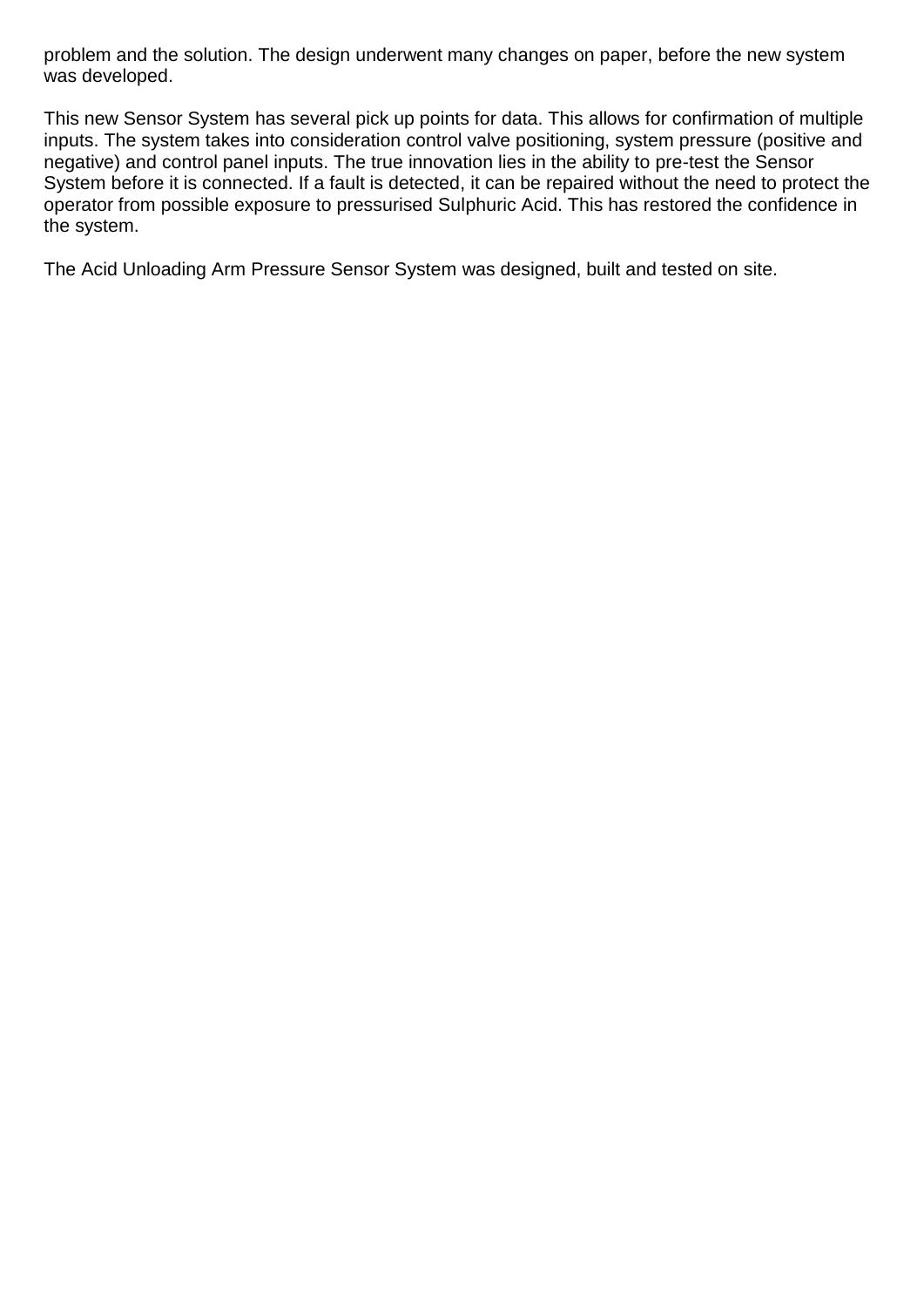The Acid Unloading Arm when connected. The Sensor System is mounted directly to the arm with the blue light clearly visible.



The pre-test unit mounted mount alongside the arm when stored.